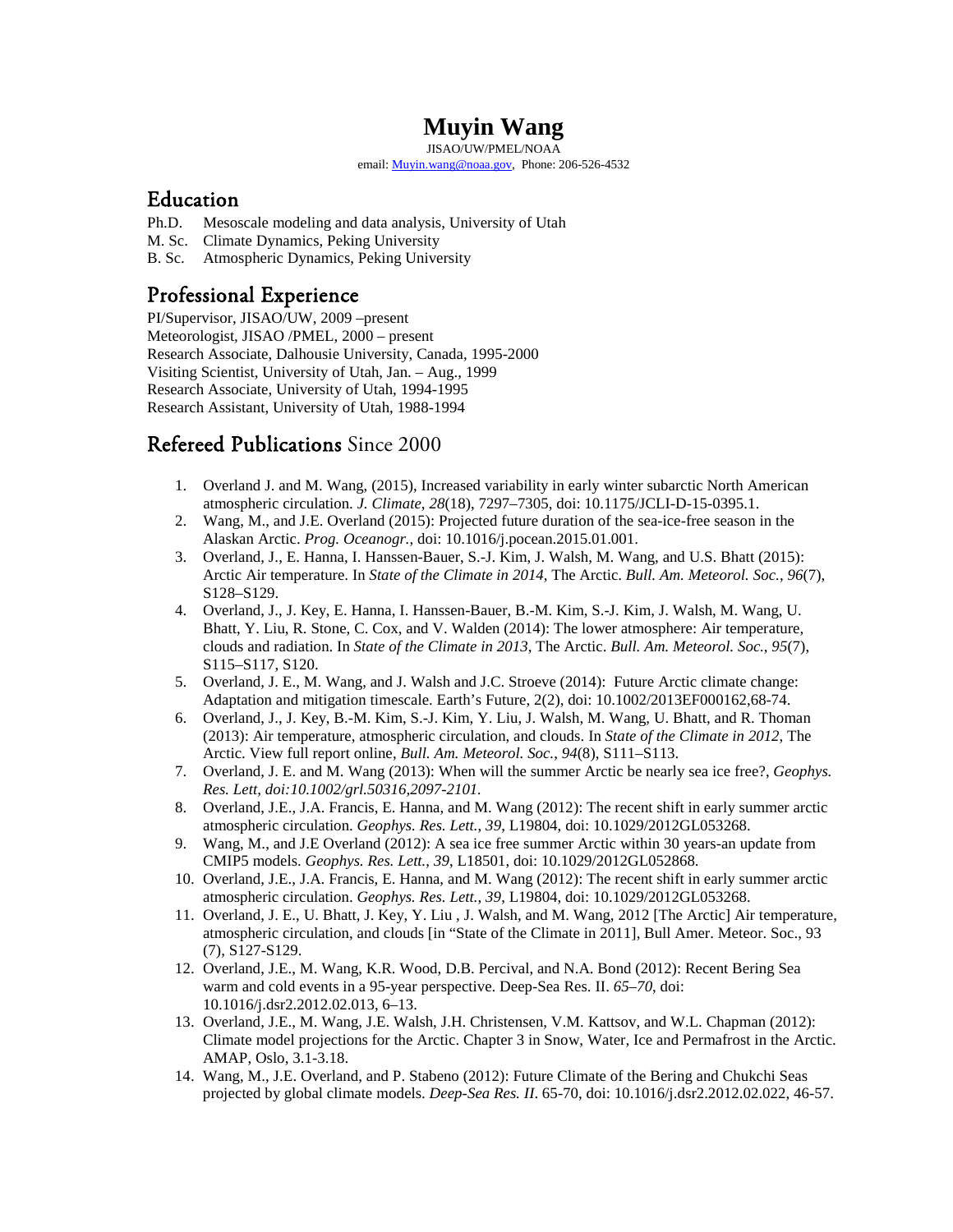- 15. Overland, J.E., J. Wang, R.S. Pickart, and M. Wang (2011): Recent and future change in the meteorology of the Pacific Arctic. In *Pacific Arctic Region Synthesis*. [Submitted]
- 16. Chylek, P., J. Li, M. K. Dubey, M. Wang, and G. Lesins (2011): Observed and model simulated  $20<sup>th</sup>$ century Arctic temperature variability: Canadian Earth System Model Can ESM2. Atmos. Chem. Phys. Discuss., 11, 1-15, 2011
- 17. Overland, J.E., K. R. Wood, and M. Wang, (2011): Warm Arctic-cold continents: impacts of the newly open Arctic Sea. Polar Res., *30*, 15787, doi: 10.3402/polar.v30i0.15787
- 18. Overland, J., M. Wang, and J. Walsh (2011): b. Atmosphere. In *[State of the Climate in 2010](http://www.pmel.noaa.gov/publications/search_abstract.php?fmContributionNum=3677)*, 5. The [Arctic.](http://www.pmel.noaa.gov/publications/search_abstract.php?fmContributionNum=3677) *Bull. Am. Meteorol. Soc.*, *92*(6), S143–S145.
- 19. Overland, J., M. Wang, and J. Walsh (2010): b. Atmosphere. In *[State of the Climate in 2009](http://www.pmel.noaa.gov/publications/search_abstract.php?fmContributionNum=3588)*, 5. The [Arctic.](http://www.pmel.noaa.gov/publications/search_abstract.php?fmContributionNum=3588) *Bull. Am. Meteorol. Soc.*, *91*(7), S107–S109, doi: 10.1175/BAMS-91-7-StateoftheClimate
- 20. Overland, J. E., M. Wang, N. A. Bond, J. E. Walsh, V. M. Kattsov, and W. L. Chapman (2010), Considerations in the Selection of Global Climate Models for Regional Climate Projections: The Arctic as a Case Study*. J. Climate 24*(6), doi: 10.1175/2010JCLI3462.1, 1583–1597
- 21. Overland, J. E. and M. Wang (2010), Large-Scale atmospheric circulation changes are associated with the recent loss of Arctic sea ice. *Tellus*, 62A, 1-9
- 22. Wang, M., J.E. Overland, and N.A. Bond (2010), Climate forecast for selected large marine ecosystems. *Journal of Marine Systems*. 79, 258-266.
- 23. Schwing, F.B., R. Mendelssohn, S.J. Bograd, J.E. Overland, M. Wang, and S.-I. Ito (2010): [Climate](http://www.pmel.noaa.gov/publications/search_abstract.php?fmContributionNum=3319)  [change, teleconnection patterns, and regional processes forcing marine populations in the Pacific.](http://www.pmel.noaa.gov/publications/search_abstract.php?fmContributionNum=3319) *J. Mar. Syst.*, *79*(3–4), doi: 10.1016/j.jmarsys.2008.11.027, 245–257.
- 24. Chylek P., Chris K. Folland, G.Lesins M. K. Dubey and M. Wang (2009), Arctic air temperature change amplification and the Atlantic multidecadal oscillation, GRL, 2009, vol 36 L14801, doi:10.1029/2009GL038777
- 25. Wang, M., and J. E. Overland, (2009), An ice free Arctic within 30 years? *Geophys. Res. Lett.,* Vol, 36, L07502, doi:10.1029/2009GL037820.
- 26. Overland, J.E., M. Wang, and S. Salo, (2008), The recent Arctic warm period, *Tellus* 60A, 589-597.
- 27. Overland, J.E., J. E. Walsh, and M. Wang (2008), [The Poles: Atmosphere. In](http://www.pmel.noaa.gov/publications/search_abstract.php?fmContributionNum=3250) *State of the Climate in 2007*[, D. H. Levinson and J. H. Lawrimore \(eds.\).](http://www.pmel.noaa.gov/publications/search_abstract.php?fmContributionNum=3250) *Bull. Am. Meteorol. Soc.*, *89*(7), S85–S86.
- 28. Wang, M., N.A. Bond, and J.E. Overland (2007), Comparison of atmospheric forcing in four subarctic seas. *Deep-Sea Research II.* 54, 2543-2559.
- 29. Overland, J.E., and M. Wang (2007), [Future regional Arctic Sea ice declines.](http://www.pmel.noaa.gov/publications/search_abstract.php?fmContributionNum=3081) *Geophys. Res. Lett.*, 34*,* L17705, doi: 10.1029/2007GL030808.
- 30. Overland, J.E., and M. Wang (2007), Future climate of the North Pacific Ocean. *EOS* Vol 88, #6, April 17, 2007
- 31. Wang, M., J.E. Overland, V. Kattsov, J.E. Walsh, X. Zhang, and T. Pavlova (2007), Intrinsic versus forced variation in coupled climate model simulations over the Arctic during the 20th century. *J. Climate* 20, 1093–1107.
- 32. Wang, M., J.E. Overland, D. Percival, and H.O. Mofjeld (2006), [Change in the Arctic](http://www.pmel.noaa.gov/publications/search_abstract.php?fmContributionNum=2793) influence on [Bering Sea climate during the twentieth century.](http://www.pmel.noaa.gov/publications/search_abstract.php?fmContributionNum=2793) *Int. J. Climatol.*, *26*(4), 531–539
- 33. Overland, J.E., and M. Wang (2005), The Third Arctic Climate Pattern: 1930s and early 2000s. *Geophys. Res. Lett.*, *32*(23), L23808, 10.1029/2005GL024254.
- 34. Overland, J. E. and M. Wang (2005), The Arctic Climate Paradox: the Recent Decreases of the Arctic Oscillation., *Geophys. Res. Lett*., **32**, No. 6, L06701, doi: 10.1029/2004GL021752
- 35. Wang, M., and J. E. Overland (2004), Detecting Arctic Climate change using Koppen climate classification. *Climatic Change*, 67, 43-62.
- 36. Overland, J. E., M. C. Spillane, D. B. Percival, M. Wang and H. O. Mofjeld (2004), Seasonal and regional variation of Pan-Arctic air temperature over the instrumental record, *J. Clim,* **17***,* 3263-3282.
- 37. Percival, D. B., M. Wang, and J. E. Overland (2004), An introduction to wavelet analysis with applications to vegetation time series. Community Ecology, 5(1), 19-30.
- 38. Overland, J.E., M. Wang, and N.A. Bond (2004), [Ocean and climate changes.](http://www.pmel.noaa.gov/publications/search_abstract.php?fmContributionNum=2591) In *Marine Ecosystems of the North Pacific*, PICES Special Publication 1, 39–57
- 39. Overland, J., M. Wang, and N. Bond (2002), [Recent temperature changes in the western Arctic during](http://www.pmel.noaa.gov/publications/search_abstract.php?fmContributionNum=2348)  [Spring](http://www.pmel.noaa.gov/publications/search_abstract.php?fmContributionNum=2348) *J. of Climate*, 1702-1716.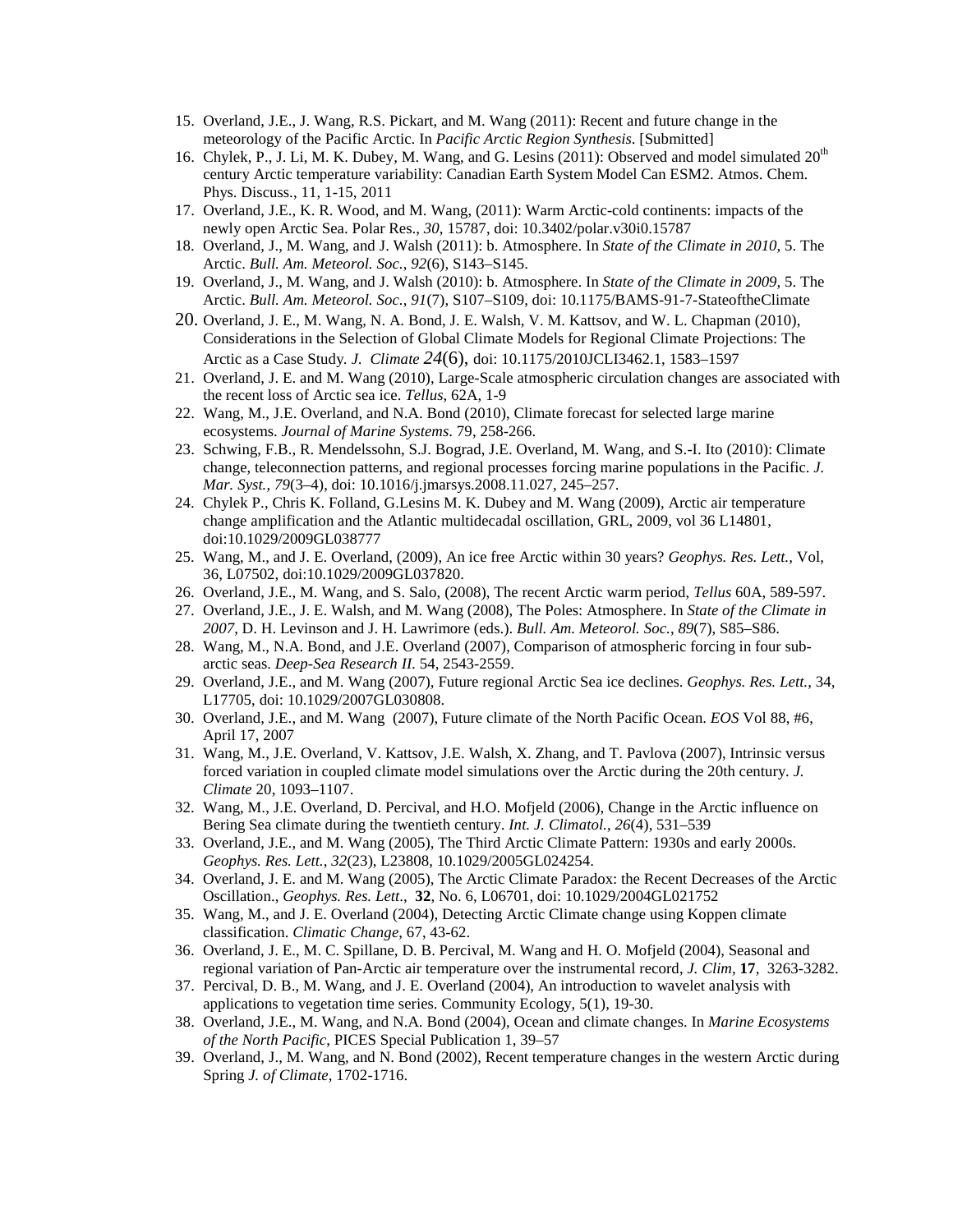- 40. Cao Z., M. Wang, B.A. Proctor, G.S. Strong, R.E.Stewart, H. Ritchie, and J. Burford, (2002), On the physical processes associated with the water budget and discharge of the Mackenzie Basin during the 1994/1995 water year*. Atmosphere Ocean*, 125-143.
- 41. Strong, G.S., B. Proctor, M. Wang, E.D.Soulis, C.D. Smith, F. Seglenieks, and K. Snelgrove, (2002), Closing the Mackenzie Basin Water Budget, Water-years 1994-95 through 1996-97. *Atmosphere Ocean*. 113-124.

#### Other Publications

- Overland, J.E., J. Wang, R.S. Pickart, and M. Wang (2014)[: Recent and future changes in the meteorology of](http://www.pmel.noaa.gov/public/pmel/publications-search/search_abstract.php?fmContributionNum=3679)  [the Pacific Arctic.](http://www.pmel.noaa.gov/public/pmel/publications-search/search_abstract.php?fmContributionNum=3679) In *The Pacific Arctic Region: Ecosystem Status and Trends in a Rapidly Changing Environment*, J.M. Grebmeier and W. Maslowski (eds.), Springer Science+Business Media, Dordrecht, 17–30.
- Overland, J. E., J. Key, B.M. Kim, S. J. Kim, Y. Liu, J. Walsh, M. Wang and U. Bhatt, (2012), Arctic Report Card update for 2012, Air Temperature, Atmospheric Circulation and Clouds. http://www.arctic.noaa.gov/reportcard/temperature\_clouds.html
- Overland, J. E., U. Bhatt, J. Key, Y. Liu , J. Walsh, and M. Wang, (2011), Arctic Report card update for 2011, Temperature and Clouds. http://www.arctic.noaa.gov/reportcard/temperature\_coulds.html
- Overland, J. E., M. Wang, and J. Walsh, (2010), Arctic Report card update for 2010, Atmosphere. http://www.arctic.noaa.gov/reportcard/atmosphere.html
- Richter-Menge, J. et al., (2008), Arctic Report Card 2008. Http://www.arctic.noaa.gov/reportcard
- Wang, M and J. E. Overland (2009), Projections of sea-ice cover in the vicinity of Bering Strait from CMIP3 models for the AMSA Bering Strait regional case study.
- Overland, J. E., J. E. Walsh, and M. Wang, (2007), Why are ice and snow changing? United Nations Environment Programme "Global outlook for ice and snow" Chapter 3.,
- Wang, M., C. Ladd, J Overland, P. Stabeno, N. Bond, and S. Salo, (2007): Eastern Bering Sea. Ecosystem Considerations Chapter for 2008. Alaska Fisheries Science Center.
- Overland, J.E., M. Wang, and N.A. Bond (2004)[: Ocean and climate changes.](http://www.pmel.noaa.gov/publications/search_abstract.php?fmContributionNum=2591) In *Marine Ecosystems of the North Pacific*, PICES Special Publication 1, 39–57.

### Awards

- PMEL Outstanding Scientific Papers, 2009 (Wang and Overland, GRL)
- JISAO Excellent Performance Award 2009
- PMEL Outstanding Scientific Papers, 2008 (Wang et al., 2007*, J. Climate*)
- Best Presentation of Science Board Symposium, PICES XVI, 2007
- NSERC postdoctoral fellowship, Dalhousie University, 1995-2000
- American Meteorological Society Scholarship to attend the Symposium on Global Change Studies, Dallas, TX, 1995

#### Professional Membership

American Meteorological Society Member: 1994 – American Geophysical Union Member: 2004 – PICES Working Group 20: Evaluation of Climate Change Projections (ECCP), 2006 -2011

#### Selected Presentations (for the past 15 years)

2016

- Next Generation Global Prediction Systems (NGGPS) sea ice model workshop, Boulder, CO, February, 2016
- Seasonal Arctic Sea Ice Predictability Seen from CFSv2, AMSS, Anchorage, AK, January, 2016.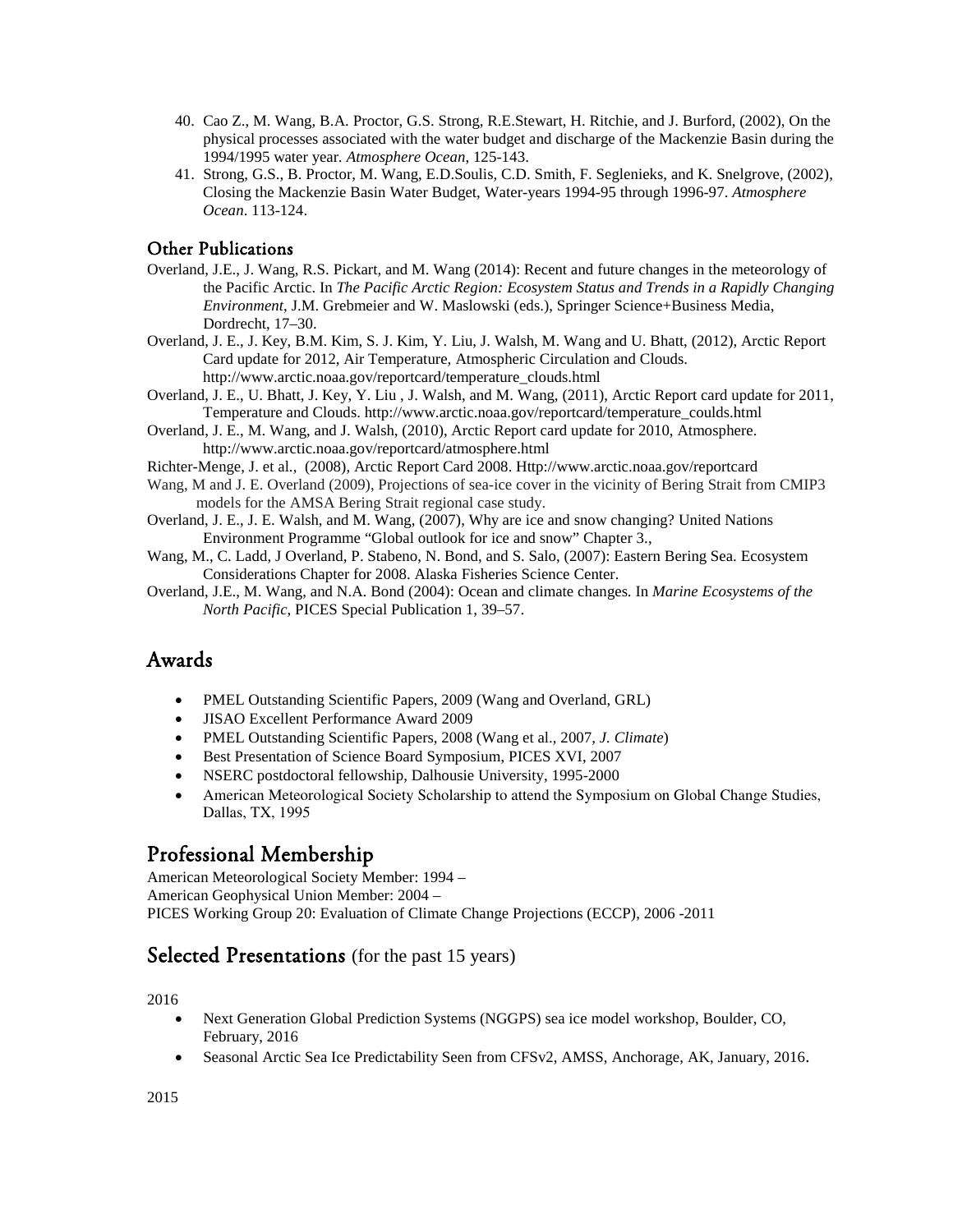- Is it realistic to use CFS atmospheric forcasts to force stand-alone ice ocean models for Arctic sea ice prediction?, AGU, San Francisco, December, 2015
- Initial assessment of CFSv2 predictability on Arctic sea ice and atmospheric forcings, Workshop on Polar Predictability, Reading, UK, April 2015.
- Chukchi Acoustics, Oceanography, and Zooplankton Study (CHZAOZ): Climate modeling,Chukchi Sea Whale Ecology Workshop, Anchorage, AK, January, 2015.

2014

- Projected future duration of the sea-ice-free season in the Alaskan Arctic, AGU, San Francisco, CA, December, 2014.
- Modeling Efforts and Arctic Flux field Campaign, Pacific Arctic Group (PAG) and Distributed Biological Observatory (DBO) workshop, Seattle, WA October, 2014.
- Future duration of the sea-ice-free season in the Alaskan Arctic, AMSS, Anchorage, AK, January, 2014.

2013

- Sea ice characteristics as simulated by CMIP5 models, AGU, San Francisco, CA, December, 2013.
- Arctic sea ice projections and uncertainties An update from CMIP5 models. **Invited**, PICES Annual Meeting, Scient Board Symposium. Nanaimo, BC, Canada, October, 2013.
- The Changing Arctic Climate and the global implications, Qinghua University, **Invited Lecture**, Beijing, China, September, 2013
- The recent shift of the Arctic atmospheric circulation and the reduction of sea ice, 12th Conference on Polar Meteorology and Oceanography, Seattl, WA, May 2013.
- The recnet shift of the Arctic circulation and the reduction of sea ice, EGU, Vienna, Austria, April, 2013.
- Sea ice Characteristics as simulated by CMIP3 and CMIP5 models, WGNE workshop, Exeter, UK, April, 2013.
- A sea ice free sumer Arctic within 30 years: an update from CMIP5 models. AMSS, Anchorage, AK, January, 2013.

2012

- The Changing Arctic Climate and the global implications, Lanzhou University, Lanzhou, Gansu, China, December, 2012, **Invited**
- The Changing Arctic Climate and the global implications, LASG, IAP, Beijing, China, December, 2012, **Invited**
- Uncertainties in CMIP5 sea ice models, AMAP workshop, Seattle, WA, October, 2012.
- The PDO signature in CMIP3 and CMIP5 models, Qingdao, China, August, 2012.
- The Chukchi Sea climate variability seen from CESM model, Breckenridge, CO, June, 2012.
- Sea ice simulations from 23 CMIP5 models, CMIP5 workshop, Honolulu, HI, March, 2012.

2011

- A First look at he Sea ice simulations from CMIP5, WCRP Open Science Conference, Denver, CO, October, 2011.
- The Chaning Arctic: observation and model study, **Invited,** OSRA workshop, McLean, Virginia, March, 2011.
- Future Status of the Chukchi Sea Seen from Global Climate Models, AMSS, Anchorage, AK, January, 2011.

2010

- Contributions of Episodic Events in Decadal Climate Variation over the Bering Sea, PICES annual meeting, Portland, OR, October, 2010.
- Rapid change in Arctic sea ice: assessing drivers and future trajectories workshop, Fairbanks, AK, October, 2010
- Examples of using global climate models for regional marine ecosystem projection, **Invited**, Climate Change Effects on Fish and Fisheries, Sendai, Japan, April, 2010.
- How soon will we see a sea-ice free summer Arctic? State of Arctic, Miami, FL, March, 2010.
- Arctic Climate Feedbacks: Global Implication. **invited**, HMSC, Newport, OR, January, 2010.

2009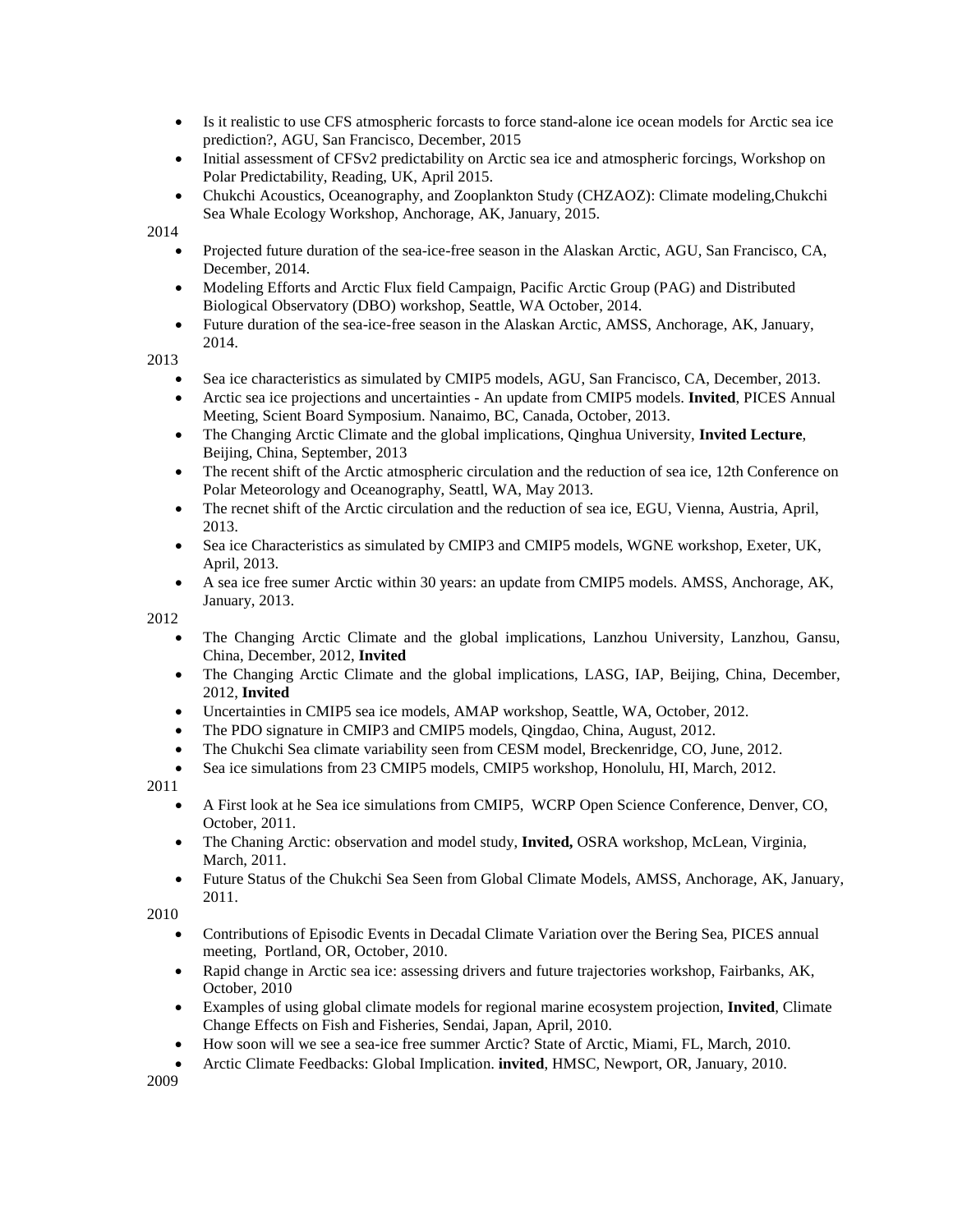- Examples of selecting global climate models for regional projections, AGU, San Francisco, CA, December, 2009.
- A Means for reducing projection uncertainty of climate models on regional scales, PICES, Jeju, Korea, October, 2009.
- The Recent Arctic Warm Period: A Change in the dominant patter?,  $10<sup>th</sup>$  Conference on Polar Meteorology and Oceanography, Madison, WI, May, 2009.
- Sea ice over Bering Sea: the past, present and future, Alaska Marine Science Symposium, Anchorage, AK, January, 2009.

2008

- Causes of the Recent Arctic Warm Period within a Hundred Year Context, AGU, San Francisco, December, 2008
- Selection of Climate models for regional ecosystem projection. PICES  $17<sup>th</sup>$  annual meeting, Dalian, Liaoning, China, October, 2008.
- Selection of AOGCMs for regional climate projection, Pacific Arctic Group (PAG) Model-Data Fusion Workshop, Sanya, Hainan, China, February, 2008.
- Future Climate of the North Pacific as Projected by IPCC-AR4 Models,  $20<sup>th</sup>$  Conference on Climate Variability and Change,  $88<sup>th</sup>$  AMS annual meeting, New Orleans, LA. January, 2008.

2007

- The future climate of the North Pacific from IPCC AR4 model projections. PICES XVI, Science Board Symposium, Victoria, Canada, October, 2007. (**won best presentation award**)
- The uncertainties of Climate Model Projections. PICES XVI, Workshop 6, Victoria, Canada, October, 2007.
- US-China Arctic Polar panel on synthesis studies of Bering and Arctic, Washington DC, October, 2007
- Ecosystem workshop, Hakodate, Japan, June 2010
- The future climate of the North Pacific from IPCC AR4 model projection, Climate Impact Group (CIG)/JISAO seminar, Seattle, WA, March 29, 2007. **Invited**
- The North Pacific climate variability as simulated by IPCC AR4 models. WGNE/PCMDI model errors workshop, San Francisco, CA, February 2007.

2006

• What will the North Pacific look like in the next 40 years? PICES XV, Yokohama, Japan, October 2006.

2005

- Evaluation of the coupled climate simulations over the Arctic Decadal variability of seasonal SAT anomalies, AGU, San Francisco, December, 2005
- A first look at the new IPCC AR4 climate model simulations over the North Pacific, PICES XIV, Vladivostok, Russia, September, 2005. **Invited**
- Multiple indicators track major ecosystem shifts in the Bering Sea: A persistent Warm phase? PICES, XIV, Vladivostok, Russia, September, 2005.
- Evaluation of the coupled climate simulations over the Arctic Decadal variability of seasonal SAT anomalies. IAMSA, Beijing, China, August, 2005
- Comparison of atmospheric forcing in the four sub-arctic seas, GLOBEC/ESSAS meeting, Victoria, Canada, May, 2005.
- PAG/ASSW, Kunming, China, April 2005
- Arctic change detection: multiple observations and recent explanation, CLIC first science conference, Beijing, China, April 2005

2004

• Koppen Classification, Polar conferences on meteorology and oceanography, Hyannis, MA, May 2004

• 2003

> • Detecting Arctic Climate Change using Koppen Climate classification, Clic St. Petersburg, Russia, October, 2003